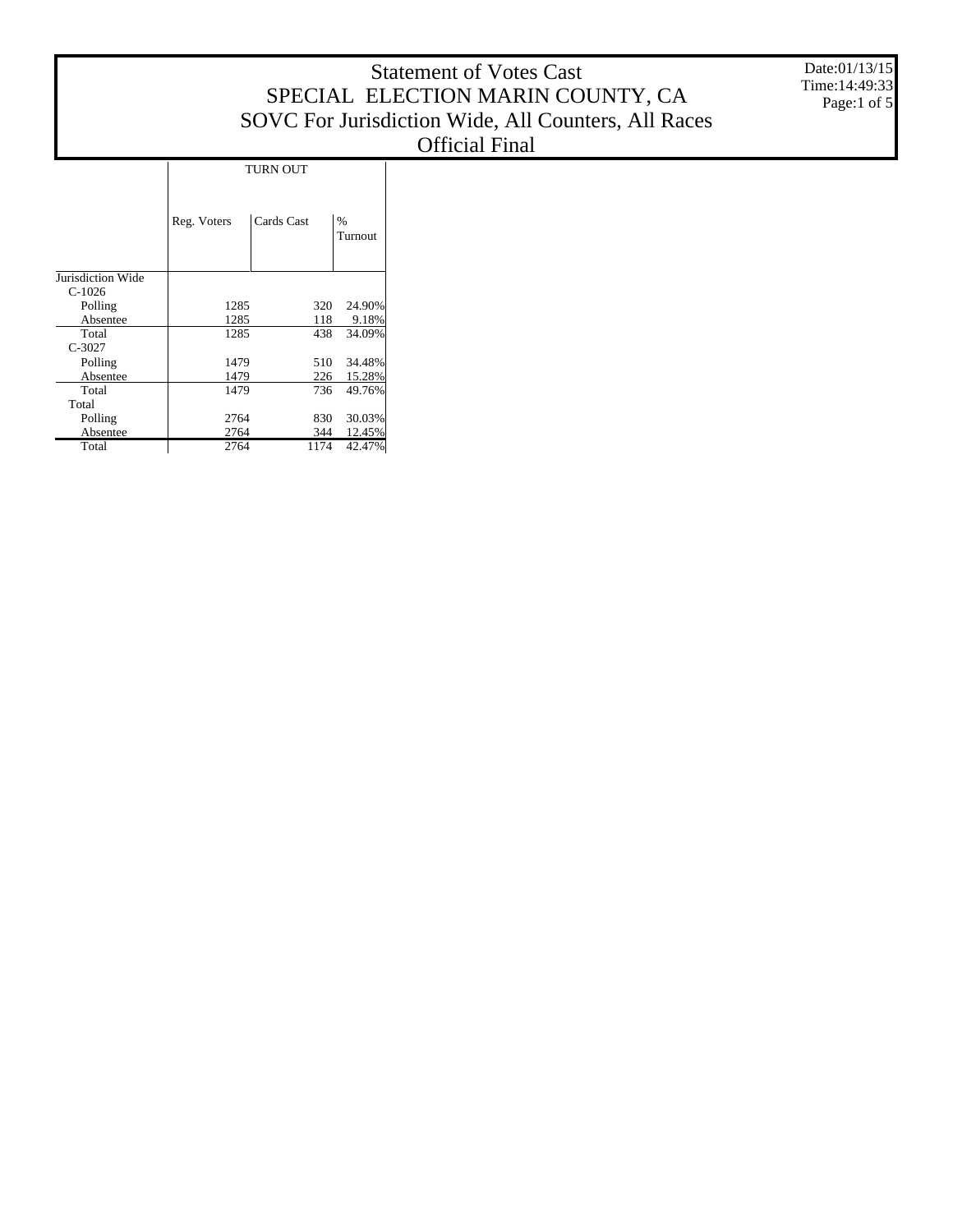## Statement of Votes Cast SPECIAL ELECTION MARIN COUNTY, CA SOVC For Jurisdiction Wide, All Counters, All Races Official Final

Date:01/13/15 Time:14:49:33 Page:2 of 5

|                               | <b>BELVEDERE COUNCIL</b> |                  |                    |                            |        |                 |        |                     |        |  |  |
|-------------------------------|--------------------------|------------------|--------------------|----------------------------|--------|-----------------|--------|---------------------|--------|--|--|
|                               | Reg. Voters              | Times<br>Counted | <b>Total Votes</b> | <b>CORINNE W.</b><br>WILEY |        | <b>JIM BERG</b> |        | <b>JIM HELFRICH</b> |        |  |  |
| Jurisdiction Wide<br>$C-1026$ |                          |                  |                    |                            |        |                 |        |                     |        |  |  |
| Polling                       |                          |                  |                    |                            |        |                 |        |                     |        |  |  |
| Absentee                      |                          |                  | ۰                  | ٠                          |        | ۰               |        |                     |        |  |  |
| Total                         |                          |                  |                    |                            |        |                 |        |                     |        |  |  |
| $C-3027$                      |                          |                  |                    |                            |        |                 |        |                     |        |  |  |
| Polling                       | 1479                     | 510              | 1311               | 410                        | 31.27% | 395             | 30.13% | 380                 | 28.99% |  |  |
| Absentee                      | 1479                     | 226              | 588                | 181                        | 30.78% | 152             | 25.85% | 170                 | 28.91% |  |  |
| Total                         | 1479                     | 736              | 1899               | 591                        | 31.12% | 547             | 28.80% | 550                 | 28.96% |  |  |
| Total                         |                          |                  |                    |                            |        |                 |        |                     |        |  |  |
| Polling                       | 1479                     | 510              | 1311               | 410                        | 31.27% | 395             | 30.13% | 380                 | 28.99% |  |  |
| Absentee                      | 1479                     | 226              | 588                | 181                        | 30.78% | 152             | 25.85% | 170                 | 28.91% |  |  |
| Total                         | 1479                     | 736              | 1899               | 591                        | 31.12% | 547             | 28.80% | 550                 | 28.96% |  |  |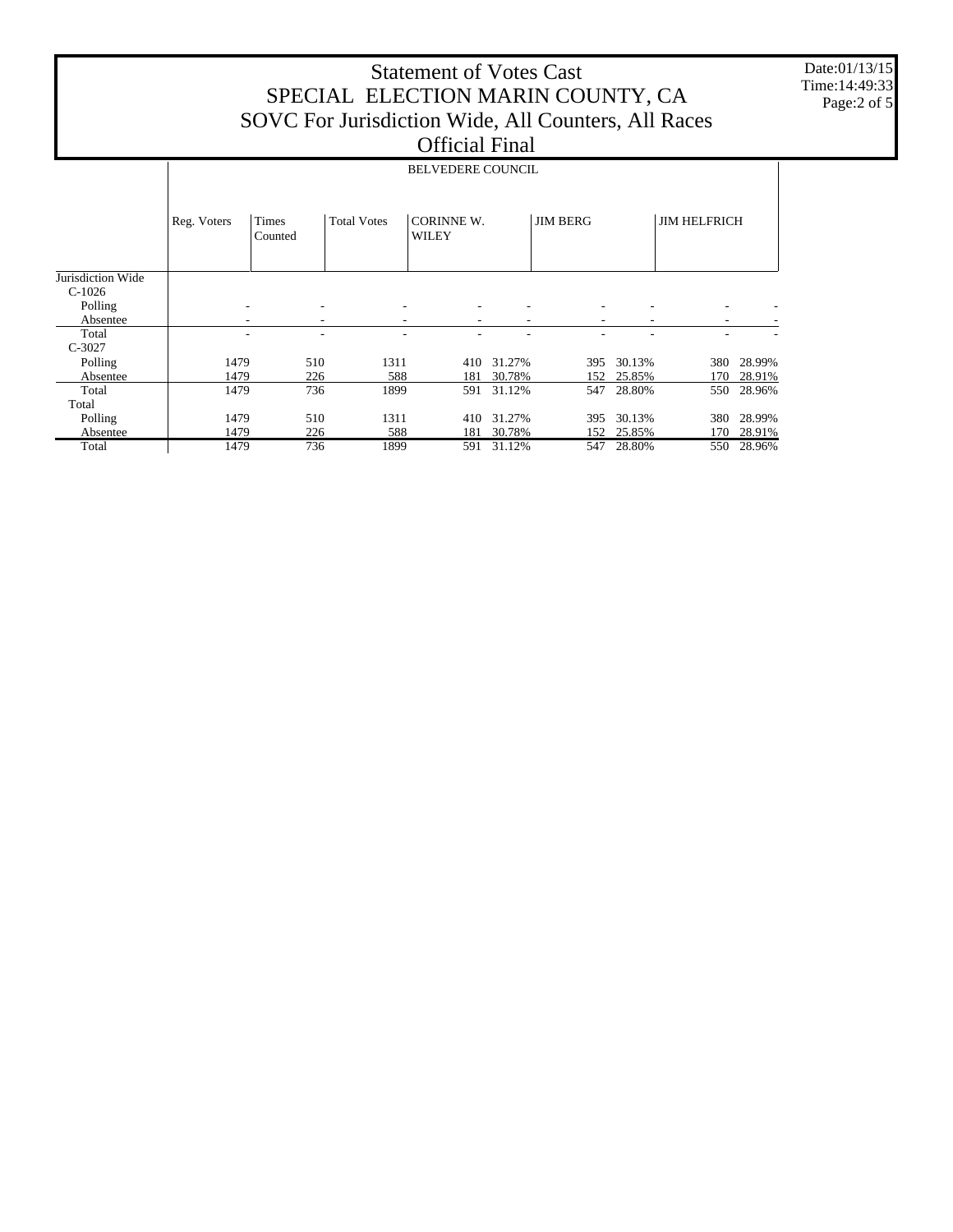| <b>Statement of Votes Cast</b><br>SPECIAL ELECTION MARIN COUNTY, CA<br>SOVC For Jurisdiction Wide, All Counters, All Races<br><b>Official Final</b> |                                  |                 |                |                   |              |                  |                    |            |     |                      | Date:01/13/15<br>Time: 14:49:33<br>Page: 3 of 5 |                          |                |
|-----------------------------------------------------------------------------------------------------------------------------------------------------|----------------------------------|-----------------|----------------|-------------------|--------------|------------------|--------------------|------------|-----|----------------------|-------------------------------------------------|--------------------------|----------------|
| <b>BELVEDERE COUNCIL</b><br><b>BELVEDERE MEAS A</b>                                                                                                 |                                  |                 |                |                   |              |                  |                    |            |     |                      |                                                 |                          |                |
|                                                                                                                                                     | <b>WILLIAM</b><br><b>ROTHMAN</b> |                 | Write-In Votes |                   | Reg. Voters  | Times<br>Counted | <b>Total Votes</b> | <b>YES</b> |     |                      | N <sub>O</sub>                                  |                          |                |
| Jurisdiction Wide<br>$C-1026$<br>Polling<br>Absentee                                                                                                |                                  |                 |                |                   |              |                  |                    |            |     |                      |                                                 | $\overline{\phantom{a}}$ |                |
| Total<br>$C-3027$                                                                                                                                   |                                  |                 |                |                   |              |                  | ٠                  |            |     |                      |                                                 |                          |                |
| Polling<br>Absentee                                                                                                                                 | 125<br>85                        | 9.53%<br>14.46% | $\theta$       | 0.08%<br>$0.00\%$ | 1479<br>1479 | 510<br>226       |                    | 503<br>222 | 481 | 95.63%<br>216 97.30% |                                                 | 22<br>6                  | 4.37%<br>2.70% |
| Total<br>Total                                                                                                                                      | 210                              | 11.06%          |                | 0.05%             | 1479         | 736              |                    | 725        | 697 | 96.14%               |                                                 | 28                       | 3.86%          |
| Polling<br>Absentee                                                                                                                                 | 125<br>85                        | 9.53%<br>14.46% | $\Omega$       | 0.08%<br>$0.00\%$ | 1479<br>1479 | 510<br>226       |                    | 503<br>222 | 481 | 95.63%<br>216 97.30% |                                                 | 22<br>6                  | 4.37%<br>2.70% |
| Total                                                                                                                                               | 210                              | 11.06%          |                | 0.05%             | 1479         | 736              |                    | 725        | 697 | 96.14%               |                                                 | 28                       | 3.86%          |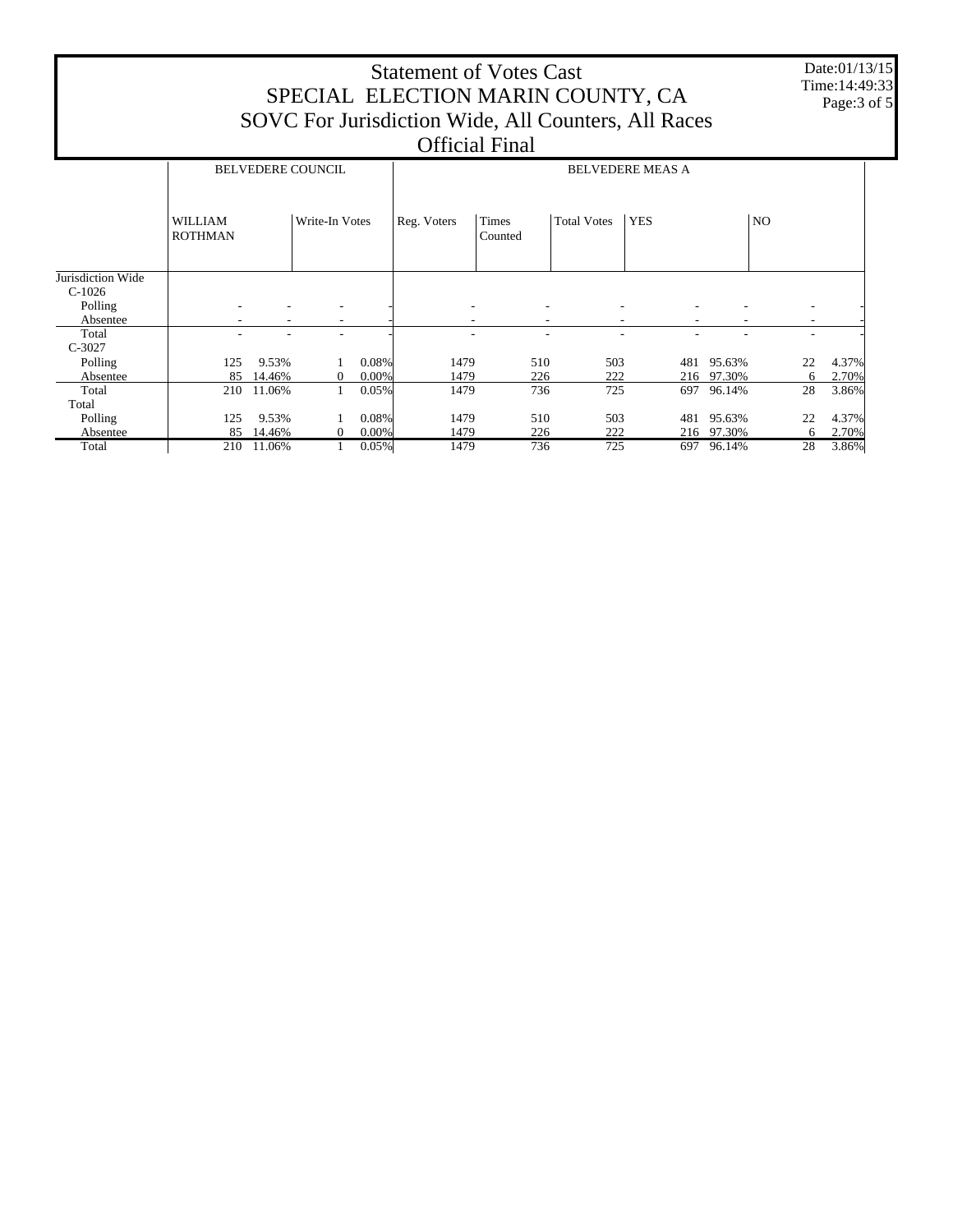## Statement of Votes Cast SPECIAL ELECTION MARIN COUNTY, CA SOVC For Jurisdiction Wide, All Counters, All Races Official Final

Date:01/13/15 Time:14:49:33 Page:4 of 5

|                   | <b>BELVEDERE MEAS B</b> |                         |                    |            |        |                |        |  |  |  |
|-------------------|-------------------------|-------------------------|--------------------|------------|--------|----------------|--------|--|--|--|
|                   | Reg. Voters             | <b>Times</b><br>Counted | <b>Total Votes</b> | <b>YES</b> |        | N <sub>O</sub> |        |  |  |  |
| Jurisdiction Wide |                         |                         |                    |            |        |                |        |  |  |  |
| $C-1026$          |                         |                         |                    |            |        |                |        |  |  |  |
| Polling           |                         |                         |                    |            |        |                |        |  |  |  |
| Absentee          |                         |                         |                    |            |        |                |        |  |  |  |
| Total             |                         | ٠                       |                    |            |        |                |        |  |  |  |
| $C-3027$          |                         |                         |                    |            |        |                |        |  |  |  |
| Polling           | 1479                    | 510                     | 498                | 450        | 90.36% | 48             | 9.64%  |  |  |  |
| Absentee          | 1479                    | 226                     | 219                | 197        | 89.95% | 22             | 10.05% |  |  |  |
| Total             | 1479                    | 736                     | 717                | 647        | 90.24% | 70             | 9.76%  |  |  |  |
| Total             |                         |                         |                    |            |        |                |        |  |  |  |
| Polling           | 1479                    | 510                     | 498                | 450        | 90.36% | 48             | 9.64%  |  |  |  |
| Absentee          | 1479                    | 226                     | 219                | 197        | 89.95% | 22             | 10.05% |  |  |  |
| Total             | 1479                    | 736                     | 717                | 647        | 90.24% | 70             | 9.76%  |  |  |  |